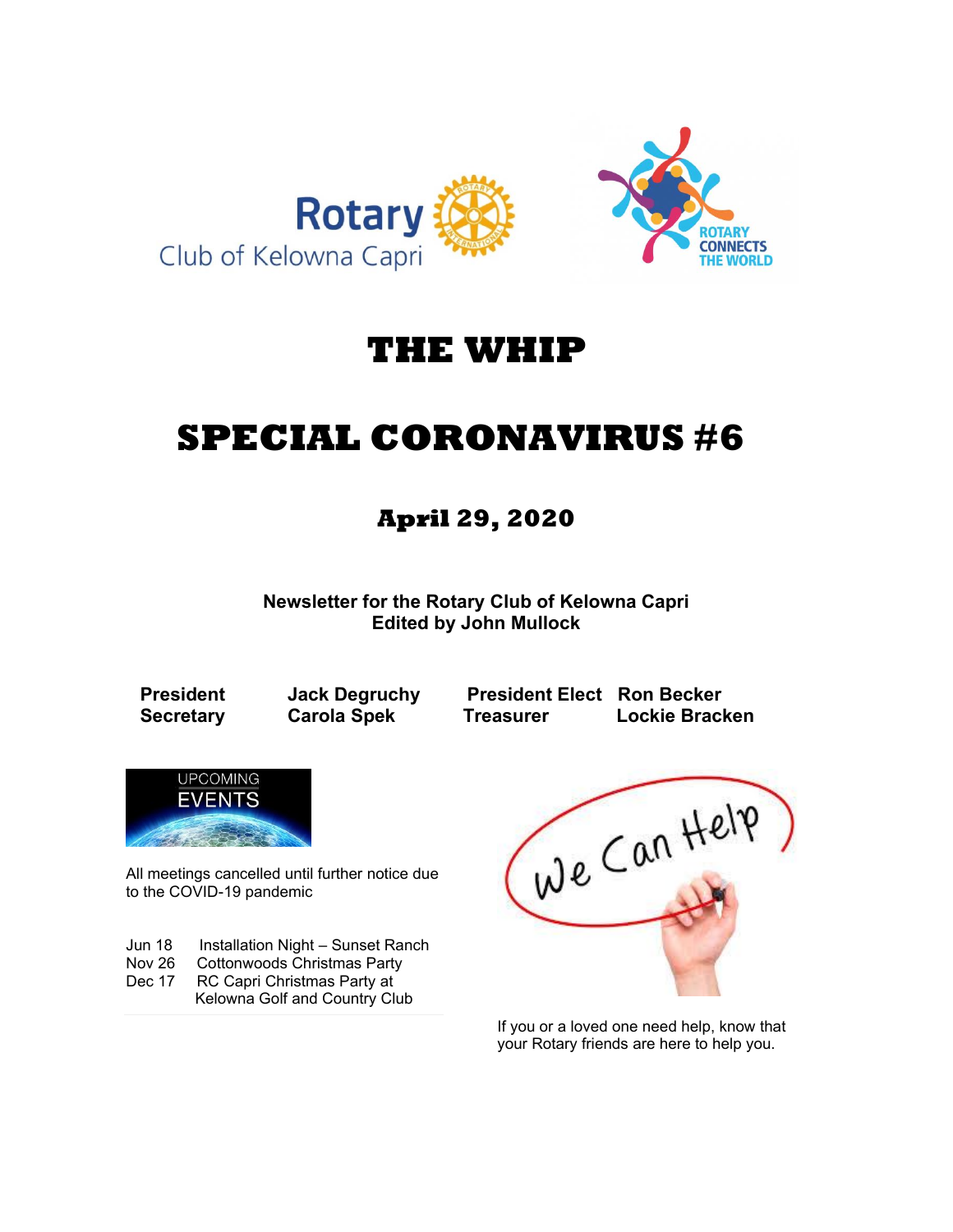### **ZOOM Meeting – April 23, 2020**

#### **Attendance** –



Left to right, from the top – Buzz, John, Len, Ron, Art, Rusty, Brian hiding, Bob, Jack, Johann Berger who joined us from Munich, Mike, Lockie, Peter and Carola



*Johann* 



#### **SIGNS SIGNS EVERYWHERE THERE'S SIGNS**

Sometimes, I shock myself with the smart stuff I say and do. Other times, I try to get out of the car with my seat belt on.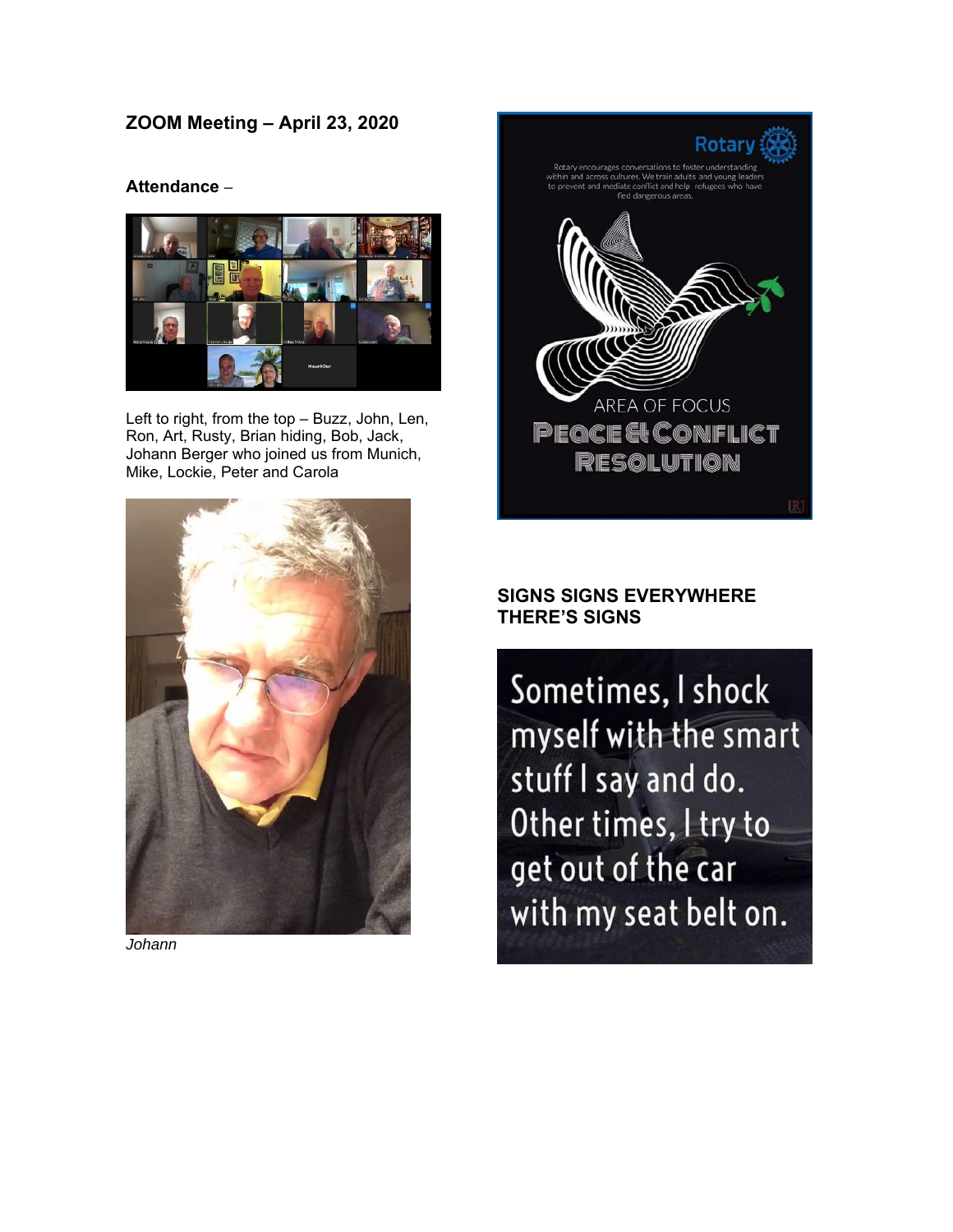

**Good morning inmates! Anyone** know how much vodka goes in scrambled eggs?

I need to practice social distancing from the refrigerator.



**East Kelowna Hall Project–** Everything is ready to roll out.

**Salvation Army Challenge -** The Rotary Club of Kelowna downtown is challenging Rotarians to do good for the Salvation Army.

**Save-On Foods Gift Cards -** We are asking our members to donate money to buy gift cards using the link below to go to our web page. <https://caprirotary.ca/>and click on the Donate button.

**Zoom Meeting Charge –** it was decided that members should pay \$5 for every Zoom meeting. This will help defray the loss of operating funds that are normally raised through the Sheriff fines and Happy/Sad dollars. Once again just follow the link above to our website and then inform Brian Street.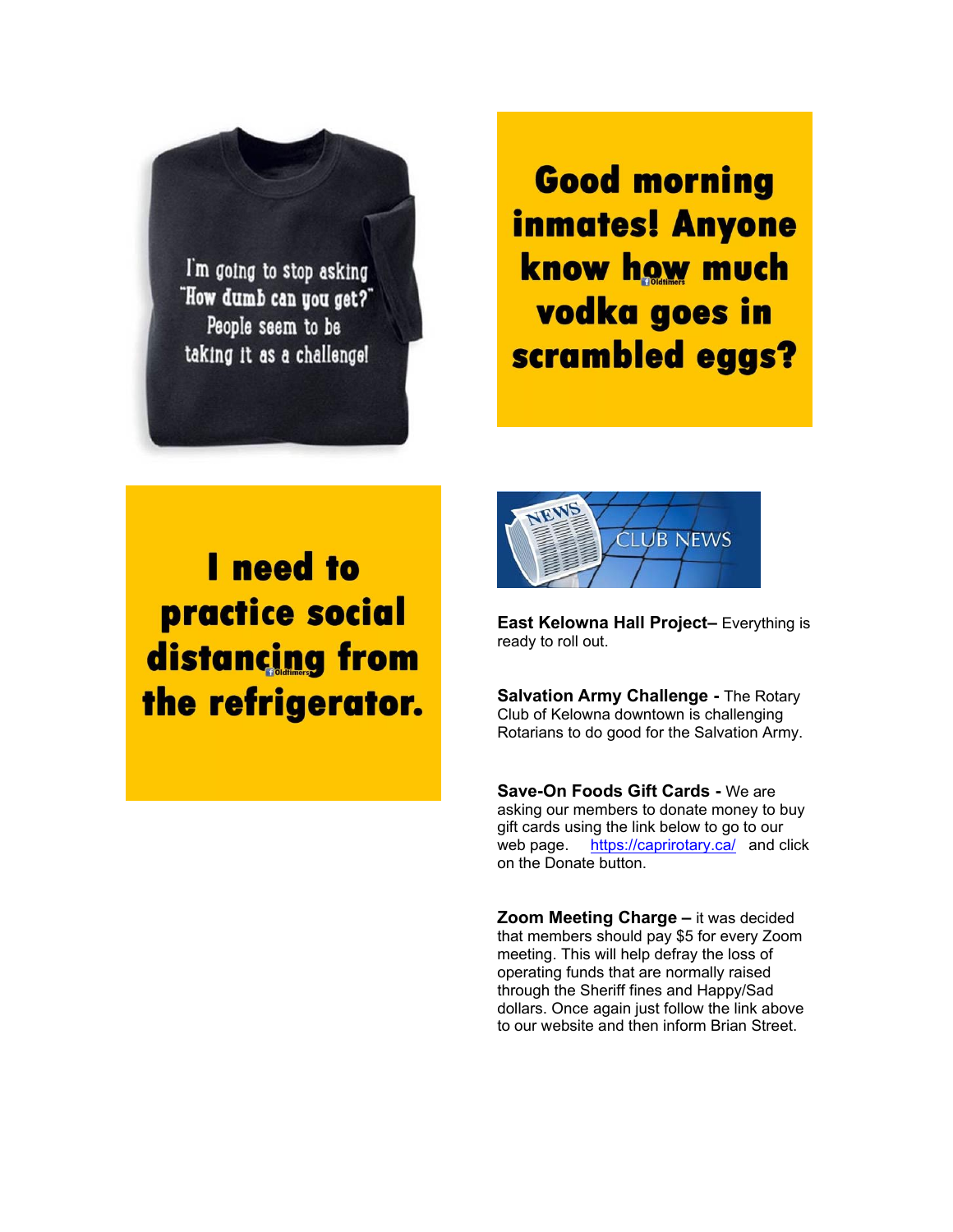

We are doing a **Virtual Conference on Zoom!** This is admittedly experimental for us, and it might just be amazing! You must Register for this Zoom event, **attendance will be limited to 500**. All of the details are on the District Website [\(rotary5060.org\)](http://rotary5060.org/) under "Events". To register...

- **You are invited to the District 5060 Zoom "DisCon-2020" meeting.**
- Saturday April 25, 2020 1:00-5:30pm PT
- Meeting "live" at 12:30pm for sign-in
- Social chat to follow 5:30-6:30pm
- *Register in advance for this meeting:*
- [https://zoom.us/meeting/register/tZcuduq](https://zoom.us/meeting/register/tZcuduqspzIsgHQiNZwZCRThjgD7hsDU-g) [spzIsgHQiNZwZCRThjgD7hsDU-g](https://zoom.us/meeting/register/tZcuduqspzIsgHQiNZwZCRThjgD7hsDU-g)
- After registering, you will receive a confirmation email containing information about joining the meeting.

**DISTRICT VIDEO SITE -** The District has a Vimeo Pro subscription with many videos for training and inspiration.

<https://vimeo.com/rotary5060>

#### **HUMOUR**

### Sex after surgery

A recent article in the Daily Post reported that a man, Dave Harper, has sued St Paul's Hospital, saying that after his wife had surgery there, she lost all interest in sex.

A hospital spokesman replied:

"Mrs Harper was admitted for cataract surgery. All we did was correct her eyesight."

I miss the days when we were terrified of Romaine Lettuce.

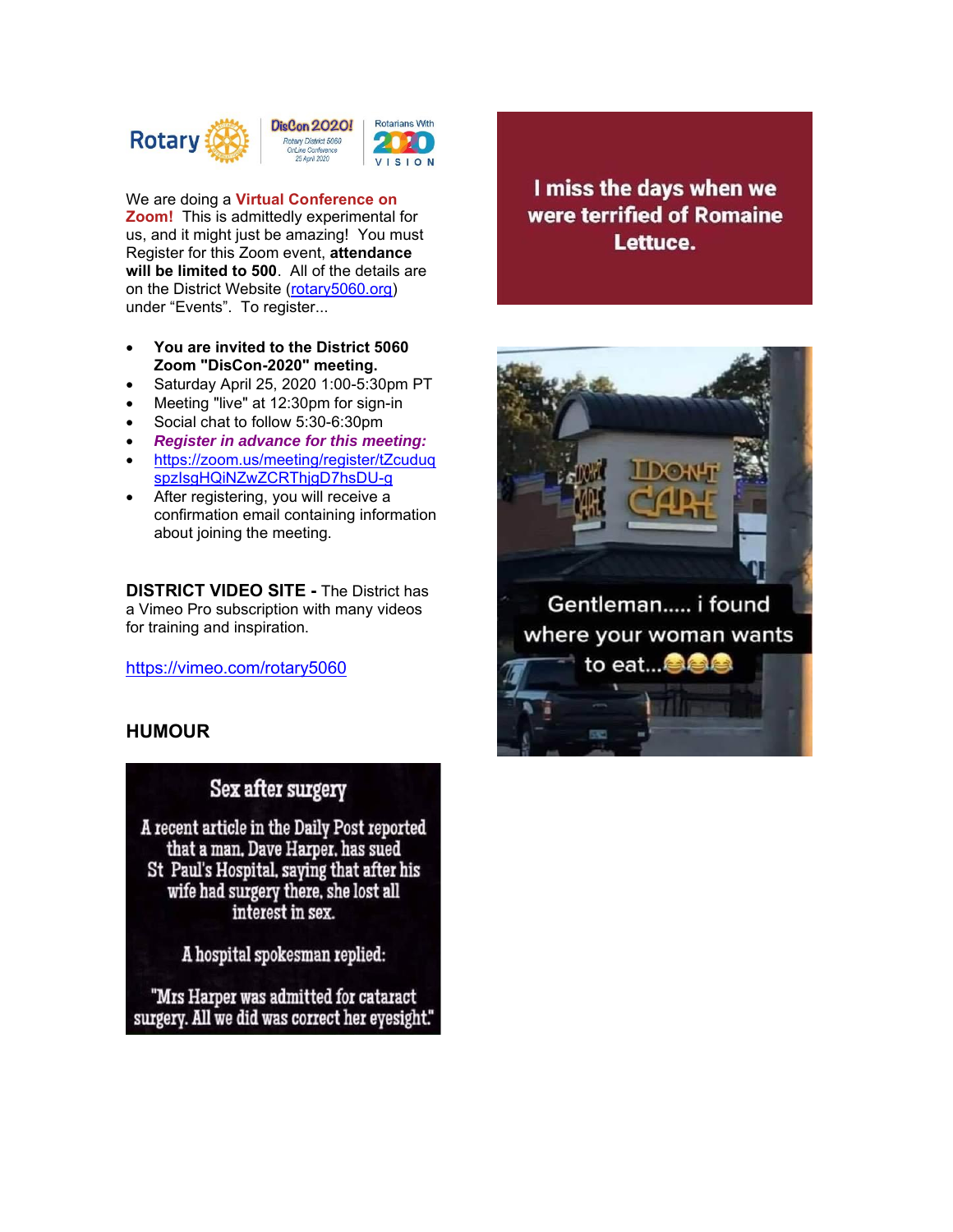#### **GORD AND ANNE 70TH WEDDING ANNIVERSARY**

#### Hi all

[May 10](x-apple-data-detectors://0/) is Gordon and Anne's 70th anniversary. Because we are all apart at this time, I am asking friends to send a card, an email, or to make a phone call to them. They both would love to hear from their family and friends at this special time.

They would especially love to hear memories you have to share with them as well as updates on what you've been doing. Know that even though they haven't been able to see each other for 4-5 weeks they still talk many times throughout the day and are keeping as well as they can during this time of separation and uncertainty.

#### **NEXT WEEK'S MEETING**



Thursday April 30, 2020 at 7 pm we will have our next Zoom Meeting.

Meeting URL: [https://remax.zoom.us/j/99780166733](https://remax.zoom.us/j/99780166733#_blank)



#### **GALLERY**



*Blossoming by George XV!! (Spain)*



*Sydney Opera House photo by John*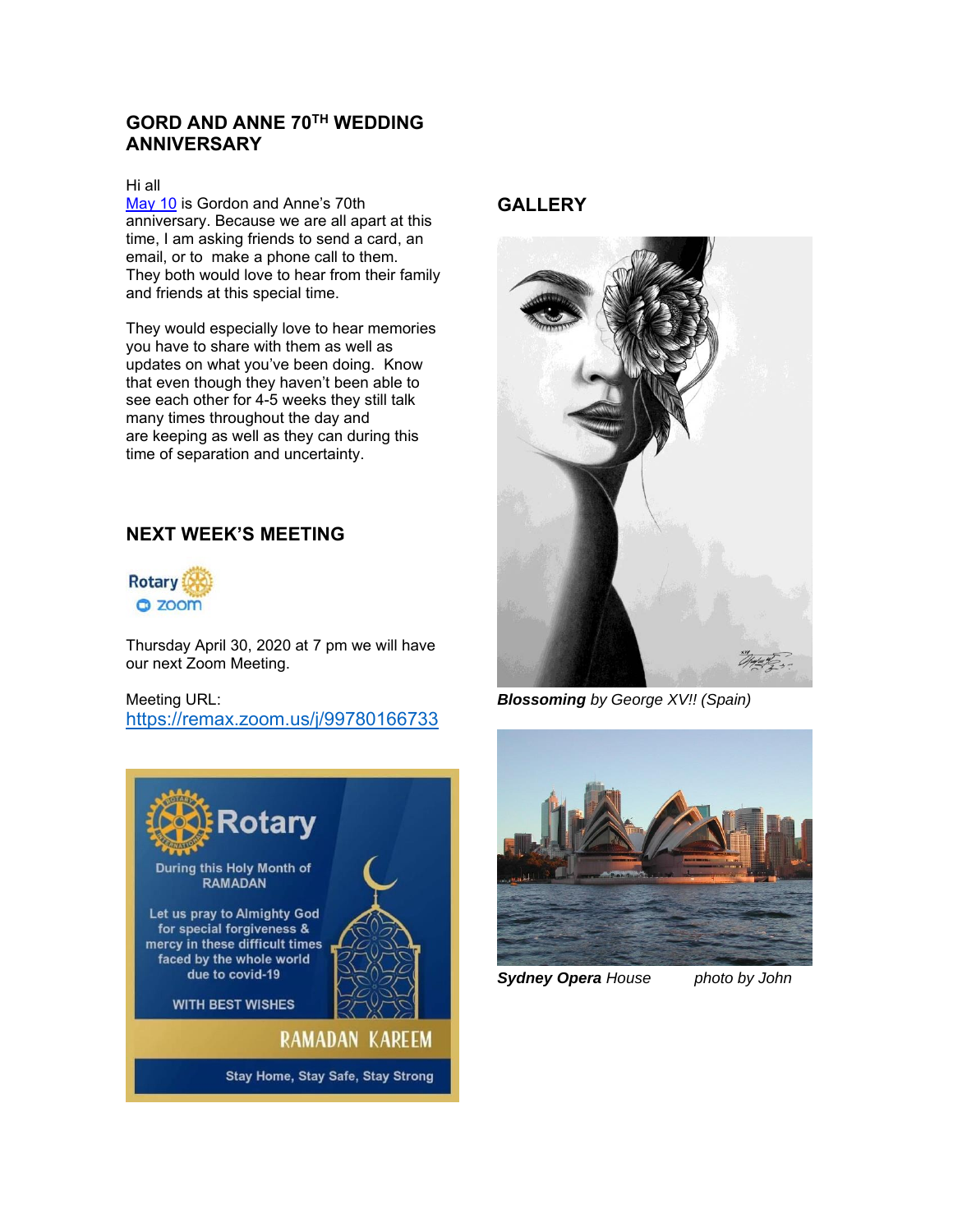

*Heart B Dyna - [The First Mule to](https://www.google.com/url?sa=i&url=https%3A%2F%2Fhorses-world.com%2F2018%2F07%2F18%2Fheart-b-dyna-the-first-mule-to-compete-at-the-us-dressage-finals%2F&psig=AOvVaw2gbBORwUv1PGFmDimssuyo&ust=1588301583636000&source=images&cd=vfe&ved=0CA0QjhxqFwoTCMDcotuSj-kCFQAAAAAdAAAAABAD) Compete at [The US Dressage Finals!](https://www.google.com/url?sa=i&url=https%3A%2F%2Fhorses-world.com%2F2018%2F07%2F18%2Fheart-b-dyna-the-first-mule-to-compete-at-the-us-dressage-finals%2F&psig=AOvVaw2gbBORwUv1PGFmDimssuyo&ust=1588301583636000&source=images&cd=vfe&ved=0CA0QjhxqFwoTCMDcotuSj-kCFQAAAAAdAAAAABAD)*



**Hercules** is a liger — the [hybrid offspring of a](http://www.youtube.com/watch?v=s4ybXJOrKes)  [male lion and a tigress](http://www.youtube.com/watch?v=s4ybXJOrKes) — who lives at the Myrtle Beach Safari wildlife preserve in South Carolina. He is 131 inches long, measures 49 inches tall at the shoulder, and weighs 922 pounds.



**White's Barbecue and Fireplace Centre 160-2000 Spall Road, Kelowna, B.C. V1Y 9P6 250-862-3240** [www.barbecueandfireplacecentre.com/](http://www.barbecueandfireplacecentre.com/)



E-mail: art@tristartravelandcruise.com Web: www.tristartravelandcruise.com 1-800-661-2254



*[www.tristartravelandcruise.com/](http://www.tristartravelandcruise.com/)*

#### **SPEK CONSULTANCY**

Offering a range of IT consulting services

128-440 Hartman Road Kelowna, V1X 2N1 BC

**Peter Spek** Founder

(778) 214 0534 peter@spekconsultancy.com www.spekconsultancy.com

#### **ADVERTISING**

# Ron Becker FIC, RHU<br>Financial Security Advisor

Phone: (250) 862-3959 Fax: (250) 862-8959 Email: ronbecker@telus.net

110 - 565 Bernard Ave. Kelowna, BC V1Y 8R4

Licenced Assistant: Darcy Letendre ACS AIAA<br>Phone: (778) 363-3168 Email: darcyletendre@telus.net